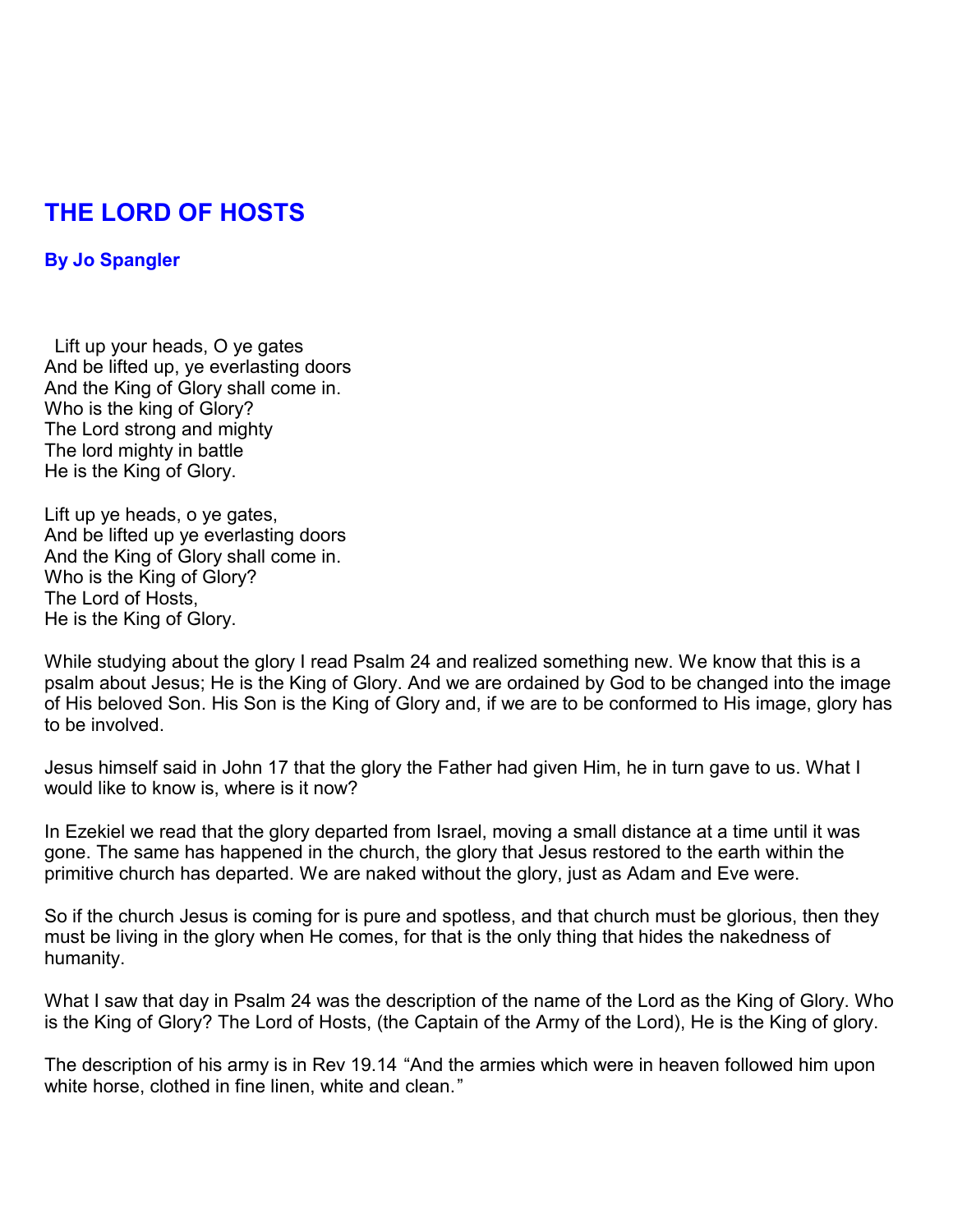The church Jesus returns for is a glorious church. Hebrews tells us that when he returns the second time it is NOT to deal with sin, sin has already been dealt with. He is coming for saints who according to Peter followed Jesus' example of:

1. Had no sin (thus confirming Jesus is NOT coming back to help us with sin, we had better do that ourselves since He has already made provision for it.)

2. Had no guile in His mouth (this means people in whom there is no duplicity, deceit, or mixture of human ways with God's ways)

- 3. Who, when reviled, did not revile,
- 4. Who suffered, but did not threaten,
- 5. Who committed Himself to the One who judges righteously?

This is the kind of church Jesus is coming in and for.

OK, so much for the idea that we can wait for Jesus to come back to rid us of our sin. He has ALREADY DONE THAT. So much for the idea that Jesus understands our little idiosyncrasies and will look the other way when He comes. It is written down in black and white the characteristics He is looking for in His people. So much for the idea that we are free to live our lives any way we wish and still see the kingdom. The kingdom of God has very strict criteria. Why else would the King tell us "MANY will say, didn't we prophesy and do signs and wonders in your name? And He says, "I never knew you."

He will only know (recognize) the ones who fit HIS (not our) criteria. And He states that as the ones who do the will of the Father. The will of the Father for character development in the saints is very clear, no sin, no guile, no reviling, committing your life to God.

I know when anybody says no sin many cries will be heard about perfection, etc. But I am not a theologian. I am not interested in useless debates and arguments. I am interested in the lives of people I see who are being misled into believing that no matter how they live their life, if they have their ticket to heaven by saying a few words, they are saved. The Bible simply does not back up that theory. It is very specific about the process by which God calls, justifies, sanctifies and glorifies.

Whoa, what was that last thing? Glorify? Well, if you glorify something glory will have to be involved in the process. So we are back to the King of Glory, the Lord of Hosts, back to the army in white that is pure and clean.

When Steve Gray (missionary to Tanzania) visited our home group to talk about the glory his groups experienced in Africa he made the remark that someone said to him that as one stays in the glory, you no longer do warfare, you are warfare.

This makes perfect sense from Psalm 24. The Lord of Hosts, the warfare King, the King of Glory. Once